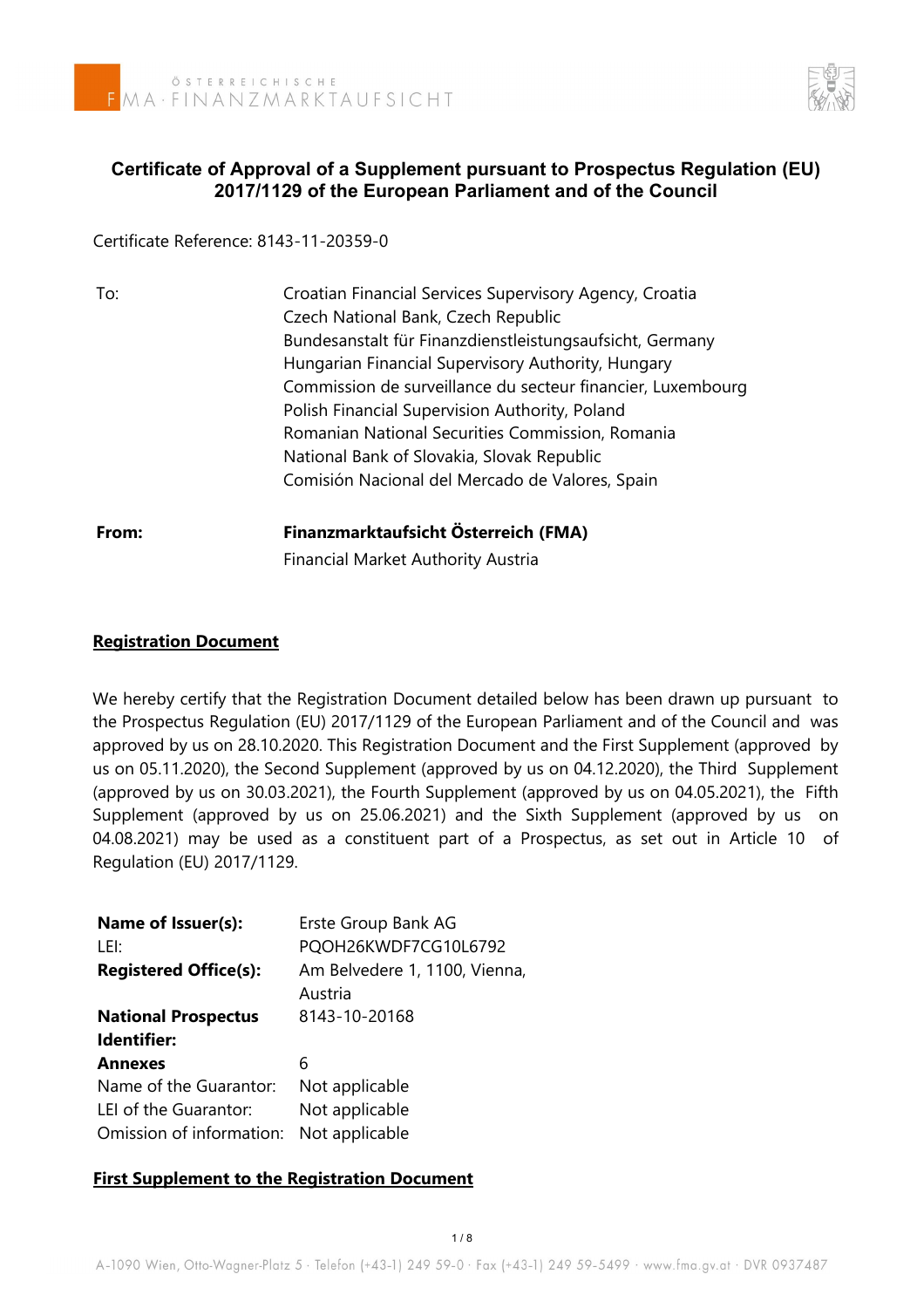



**Name of Issuer(s):** Erste Group Bank AG LEI: PQOH26KWDF7CG10L6792 **Registered Office(s):** Am Belvedere 1, 1100, Vienna, Austria **National Prospectus Identifier:** 8143-11-20211

## **Second Supplement to the Registration Document**

**Name of Issuer(s):** Erste Group Bank AG LEI: PQOH26KWDF7CG10L6792 **Registered Office(s):** Am Belvedere 1, 1100, Vienna, Austria **National Prospectus Identifier:** 8143-11-20219

## **Third Supplement to the Registration Document**

**Name of Issuer(s):** Erste Group Bank AG LEI: PQOH26KWDF7CG10L6792 **Registered Office(s):** Am Belvedere 1, 1100, Vienna, Austria **National Prospectus Identifier:** 8143-11-20268

#### **Fourth Supplement to the Registration Document**

| Name of Issuer(s):                            | Erste Group Bank AG                   |  |
|-----------------------------------------------|---------------------------------------|--|
| LEI:                                          | PQOH26KWDF7CG10L6792                  |  |
| <b>Registered Office(s):</b>                  | Am Belvedere 1, 1100, Vienna, Austria |  |
| National Prospectus Identifier: 8143-11-20295 |                                       |  |

## **Fifth Supplement to the Registration Document**

**Name of Issuer(s):** Erste Group Bank AG LEI: PQOH26KWDF7CG10L6792 **Registered Office(s):** Am Belvedere 1, 1100, Vienna, Austria **National Prospectus Identifier:** 8143-11-20340

## **Sixth Supplement to the Registration Document**

**Name of Issuer(s):** Erste Group Bank AG LEI: PQOH26KWDF7CG10L6792 **Registered Office(s):** Am Belvedere 1, 1100, Vienna, Austria **National Prospectus Identifier:** 8143-11-20359

#### **Securities Note regarding the Certificates Programme**

We hereby certify that the Securities Note detailed below has been drawn up pursuant to Prospectus Regulation (EU) 2017/1129 of the European Parliament and of the Council and was approved by us on 28.10.2020. *This Securities Note was notified according to Article 25 para 1 Prospectus Regulation (EU) 2017/1129 to: CZ, DE, HU, RO, SK*

| Name of Issuer(s):           | Erste Group Bank AG                   |
|------------------------------|---------------------------------------|
| l Fli                        | PQOH26KWDF7CG10L6792                  |
| <b>Registered Office(s):</b> | Am Belvedere 1, 1100, Vienna, Austria |
| <b>Type of Securities:</b>   | Certificates (Programme)              |
|                              |                                       |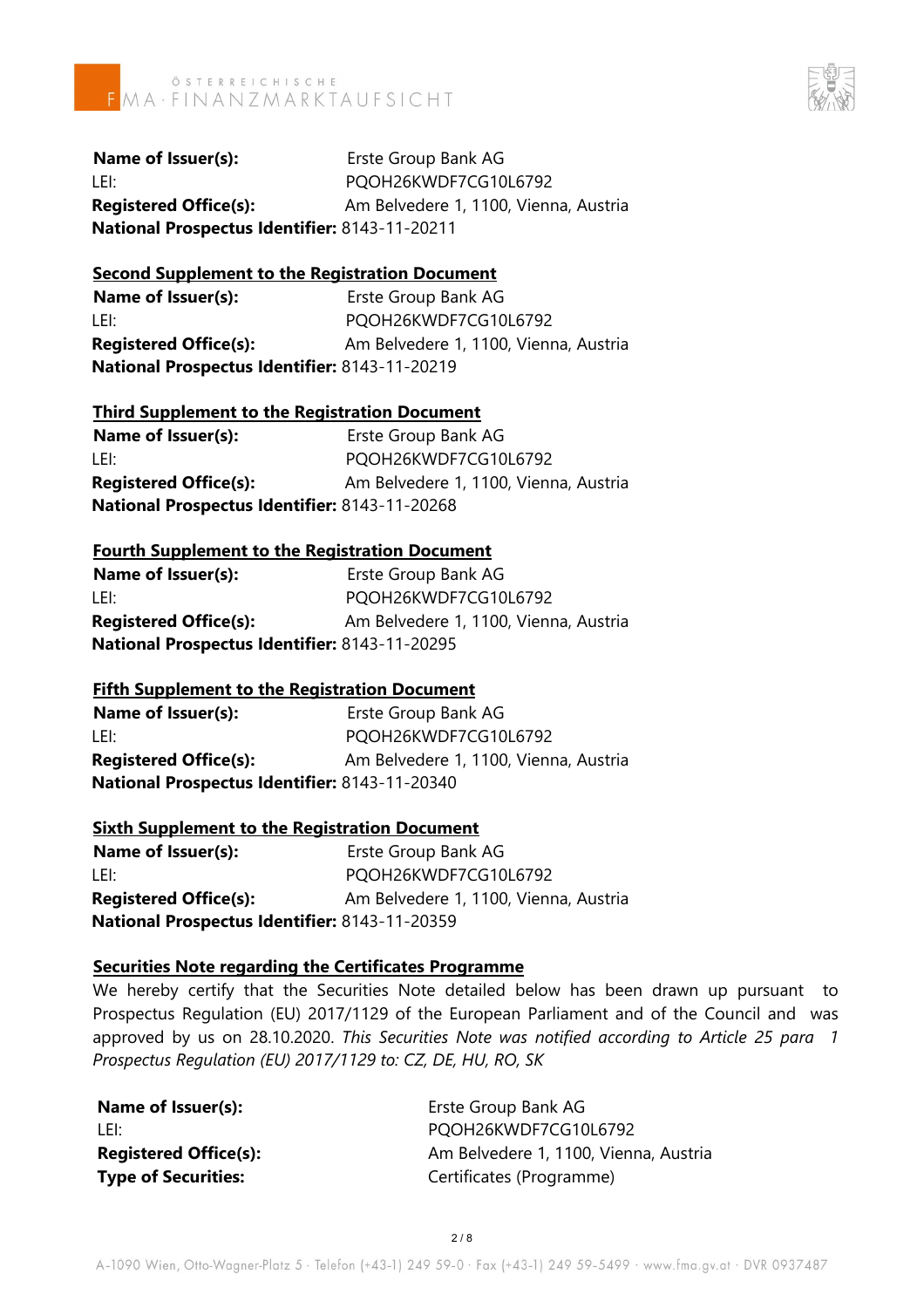



| <b>National Prospectus Identifier:</b> | 8143-03-20173  |
|----------------------------------------|----------------|
| <b>Annexes</b>                         | 14, 17, 22, 28 |
| Name of the Guarantor:                 | Not applicable |
| LEI of the Guarantor:                  | Not applicable |
| Omission of information:               | Not applicable |

#### **Securities Note regarding the Additional Tier 1 Notes Programme**

We hereby certify that the Securities Note detailed below has been drawn up pursuant to Prospectus Regulation (EU) 2017/1129 of the European Parliament and of the Council and was approved by us on 12.11.2020. *This Securities Note was notified according to Article 25 para 1 Prospectus Regulation (EU) 2017/1129 to: -*

| Name of Issuer(s):                     | Erste Group Bank AG                   |
|----------------------------------------|---------------------------------------|
| LEI:                                   | PQOH26KWDF7CG10L6792                  |
| <b>Registered Office(s):</b>           | Am Belvedere 1, 1100, Vienna, Austria |
| <b>Type of Securities:</b>             | Additional Tier 1 Notes (Programme)   |
| <b>National Prospectus Identifier:</b> | 8143-03-20183                         |
| <b>Annexes</b>                         | 15, 28                                |
| Name of the Guarantor:                 | Not applicable                        |
| LEI of the Guarantor:                  | Not applicable                        |
| Omission of information:               | Not applicable                        |
|                                        |                                       |

#### **Securities Note regarding the Covered Bonds Programm**

We hereby certify that the Securities Note detailed below has been drawn up pursuant to Prospectus Regulation (EU) 2017/1129 of the European Parliament and of the Council and was approved by us on 19.11.2020. *This Securities Note was notified according to Article 25 para 1 Prospectus Regulation (EU) 2017/1129 to: DE*

| <b>Registered Office(s):</b>           | Am Belvedere 1, 1100, Vienna, Austria |
|----------------------------------------|---------------------------------------|
| <b>Type of Securities:</b>             | Covered Bonds (Programme)             |
| <b>National Prospectus Identifier:</b> | Not applicable                        |
| <b>Annexes</b>                         | 8143-03-20191                         |
| Name of the Guarantor:                 | Not applicable                        |
| LEI of the Guarantor:                  | Not applicable                        |
| Omission of information:               | Not applicable                        |

## **Securities Note regarding the Multi Issuer EMTN Programme**

We hereby certify that the Securities Note detailed below has been drawn up pursuant to Prospectus Regulation (EU) 2017/1129 of the European Parliament and of the Council and was approved by us on 03.12.2020. *This Securities Note was notified according to Article 25 para 1 Prospectus Regulation (EU) 2017/1129 to: CZ, RO, HR, SK*

| Name of Issuer(s):           |
|------------------------------|
| LEI:                         |
| <b>Registered Office(s):</b> |

**Erste Group Bank AG** POOH26KWDF7CG10L6792 Am Belvedere 1, 1100, Vienna, Austria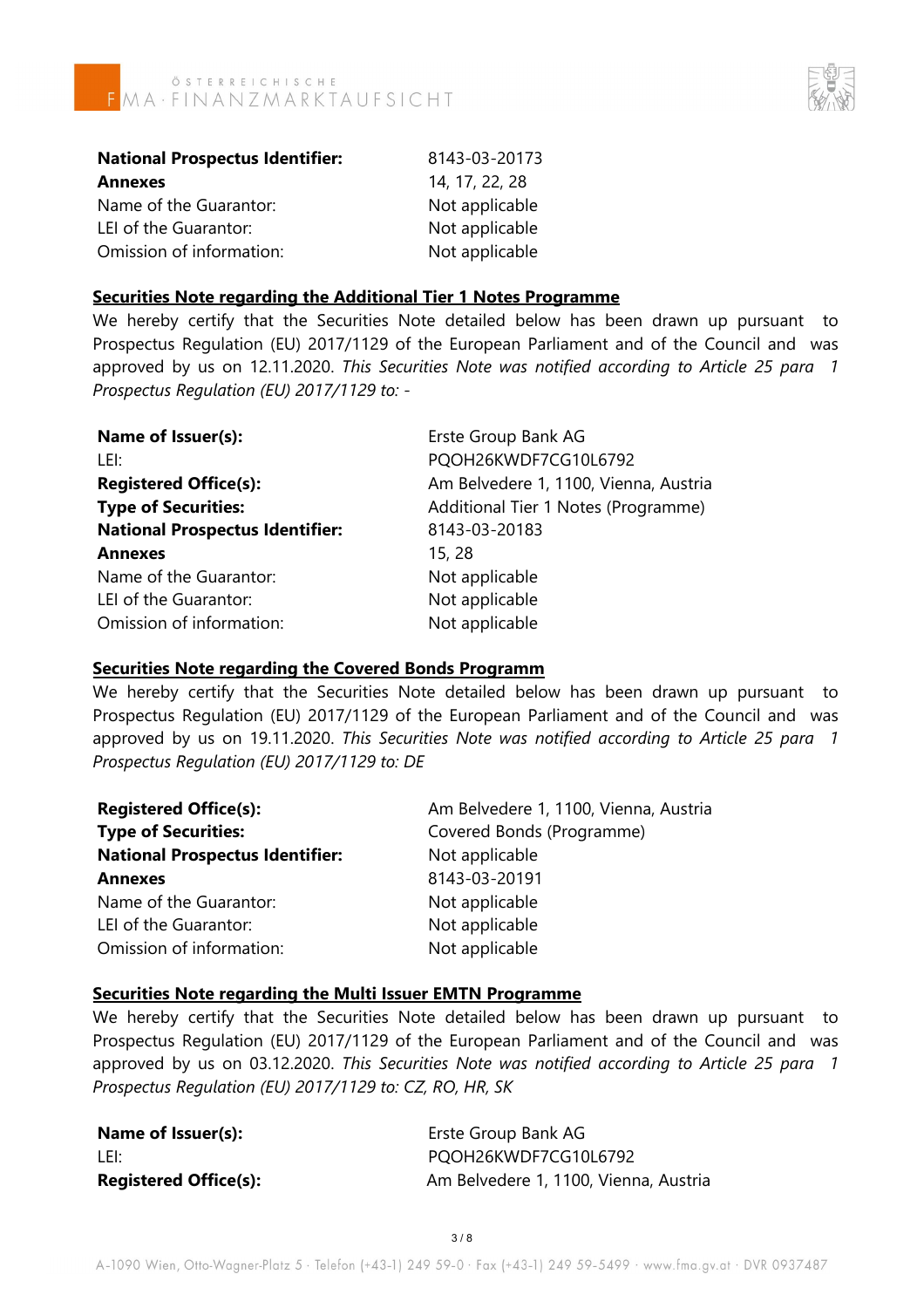

| <b>Type of Securities:</b>             | Multi Issuer EMTN (Programme) |  |
|----------------------------------------|-------------------------------|--|
| <b>National Prospectus Identifier:</b> | 8143-03-20197                 |  |
| Annexes                                | 15, 28                        |  |
| Name of the Guarantor:                 | Not applicable                |  |
| LEI of the Guarantor:                  | Not applicable                |  |
| Omission of information:               | Not applicable                |  |

#### **Securities Note regarding the Structured Notes Programme**

We hereby certify that the Securities Note detailed below has been drawn up pursuant to Prospectus Regulation (EU) 2017/1129 of the European Parliament and of the Council and was approved by us on 09.12.2020. *This Securities Note was notified according to Article 25 para 1 Prospectus Regulation (EU) 2017/1129 to: CZ, DE, ES, HR, HU, PL, RO, SK*

| Name of Issuer(s):                     | Erste Group Bank AG                   |
|----------------------------------------|---------------------------------------|
| LEI:                                   | PQOH26KWDF7CG10L6792                  |
| <b>Registered Office(s):</b>           | Am Belvedere 1, 1100, Vienna, Austria |
| <b>Type of Securities:</b>             | Structured Notes (Programme)          |
| <b>National Prospectus Identifier:</b> | 8143-03-20209                         |
| <b>Annexes</b>                         | 14, 15, 17, 22, 28                    |
| Name of the Guarantor:                 | Not applicable                        |
| LEI of the Guarantor:                  | Not applicable                        |
| Omission of information:               | Not applicable                        |

#### **Securities Note regarding the Debt Issuance Programme**

We hereby certify that the Securities Note detailed below has been drawn up pursuant to Prospectus Regulation (EU) 2017/1129 of the European Parliament and of the Council and was approved by us on 09.04.2021. *This Securities Note was notified according to Article 25 para 1 Prospectus Regulation (EU) 2017/1129 to: CZ, DE, HR, HU, LU, RO, SK*

| Name of Issuer(s):                     | Erste Group Bank AG                   |
|----------------------------------------|---------------------------------------|
| LEI:                                   | PQOH26KWDF7CG10L6792                  |
| <b>Registered Office(s):</b>           | Am Belvedere 1, 1100, Vienna, Austria |
| <b>Type of Securities:</b>             | Debt Issuance (Programme)             |
| <b>National Prospectus Identifier:</b> | 8143-03-20248                         |
| <b>Annexes</b>                         | 14, 15, 22, 28                        |
| Name of the Guarantor:                 | Not applicable                        |
| LEI of the Guarantor:                  | Not applicable                        |
| Omission of information:               | Not applicable                        |
|                                        |                                       |

## **Details of the Base Prospectus regarding the Certificates Programme:**

We hereby certify that the Registration Document approved by us on 28.10.2020, the First Supplement (approved by us on 05.11.2020), the Second Supplement (approved by us on 04.12.2020), the Third Supplement (approved by us on 30.03.2021), the Fourth Supplement (approved by us on 04.05.2021), the Fifth Supplement (approved by us on 25.06.2021) and the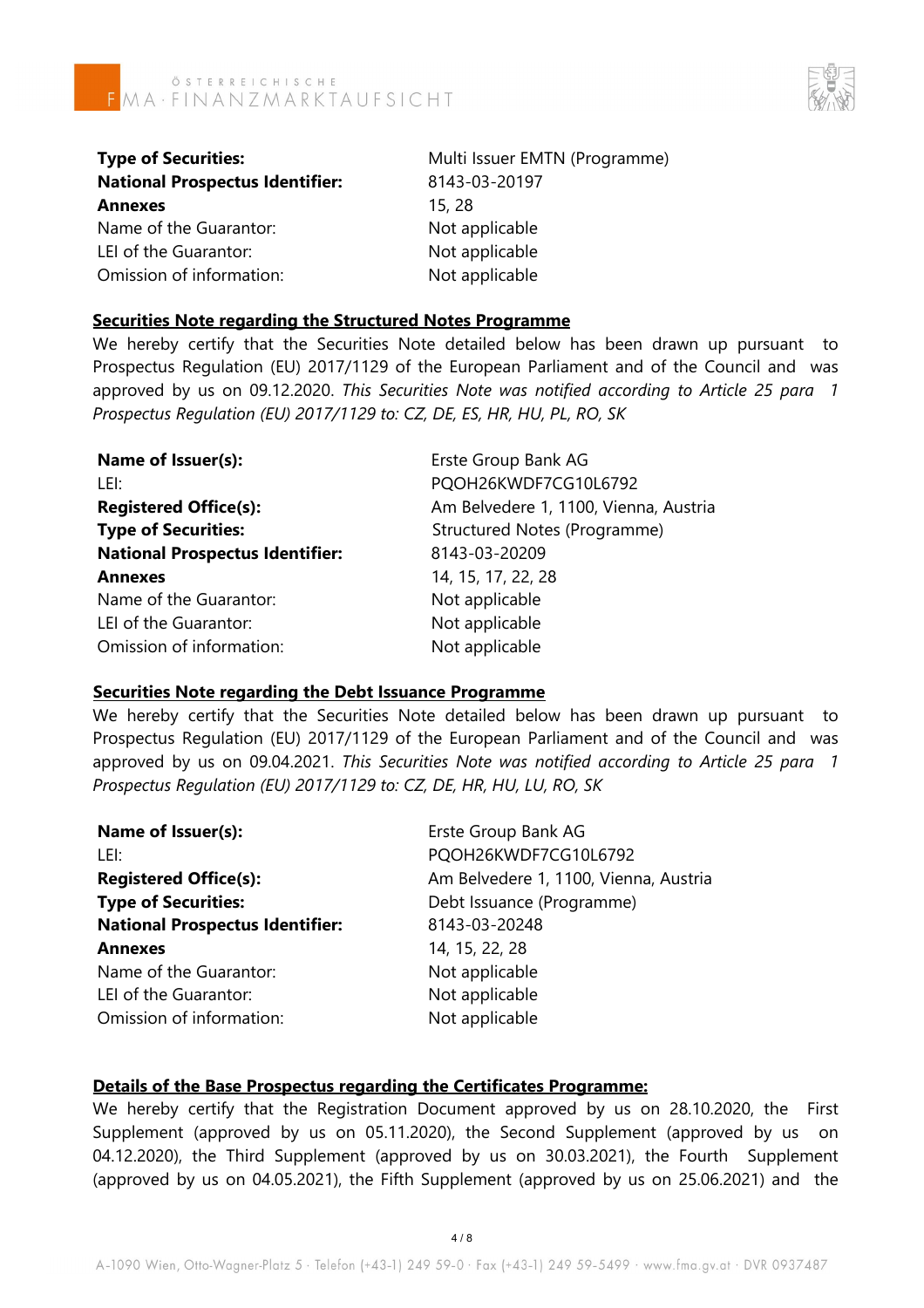

Sixth Supplement (approved by us on 04.08.2021) together with the Securities Note regarding the Certificates Programme approved by us on 28.10.2020 forms a Prospectus consisting of separate documents pursuant to Article 10 of Prospectus Regulation (EU) 2017/1129 of the European Parliament and of the Council.

| Name of Issuer(s):                     | Erste Group Bank AG                   |
|----------------------------------------|---------------------------------------|
| LEI:                                   | PQOH26KWDF7CG10L6792                  |
| <b>Registered Office(s):</b>           | Am Belvedere 1, 1100, Vienna, Austria |
| <b>Type of Securities:</b>             | Certificates (Programme)              |
| <b>National Prospectus Identifier:</b> | 8143-03-20173                         |
| <b>Annexes</b>                         | 6, 14, 17, 22, 28                     |
| Name of the Guarantor:                 | Not applicable                        |
| LEI of the Guarantor:                  | Not applicable                        |
| Omission of information:               | Not applicable                        |

#### **Details of the Base Prospectus regarding the Additional Tier 1 Notes Programme:**

We hereby certify that the Registration Document approved by us on 28.10.2020, the First Supplement (approved by us on 05.11.2020), the Second Supplement (approved by us on 04.12.2020), the Third Supplement (approved by us on 30.03.2021), the Fourth Supplement (approved by us on 04.05.2021), the Fifth Supplement (approved by us on 25.06.2021) and the Sixth Supplement (approved by us on 04.08.2021) together with the Securities Note regarding the Additional Tier 1 Notes Programme approved by us on 12.11.2020 forms a Prospectus consisting of separate documents pursuant to Article 10 of Prospectus Regulation (EU) 2017/1129 of the European Parliament and of the Council.

| Name of Issuer(s):                     | Erste Group Bank AG                   |
|----------------------------------------|---------------------------------------|
| LEI:                                   | PQOH26KWDF7CG10L6792                  |
| <b>Registered Office(s):</b>           | Am Belvedere 1, 1100, Vienna, Austria |
| <b>Type of Securities:</b>             | Additional Tier 1 Notes (Programme)   |
| <b>National Prospectus Identifier:</b> | 8143-03-20183                         |
| <b>Annexes</b>                         | 6, 15, 28                             |
| Name of the Guarantor:                 | Not applicable                        |
| LEI of the Guarantor:                  | Not applicable                        |
| Omission of information:               | Not applicable                        |

# **Details of the Base Prospectus regarding the Covered Bonds Programme:**

We hereby certify that the Registration Document approved by us on 28.10.2020, the First Supplement (approved by us on 05.11.2020), the Second Supplement (approved by us on 04.12.2020), the Third Supplement (approved by us on 30.03.2021), the Fourth Supplement (approved by us on 04.05.2021), the Fifth Supplement (approved by us on 25.06.2021) and the Sixth Supplement (approved by us on 04.08.2021) together with the Securities Note regarding the Covered Bonds Programme approved by us on 19.11.2020 forms a Prospectus consisting of separate documents pursuant to Article 10 of Prospectus Regulation (EU) 2017/1129 of the European Parliament and of the Council.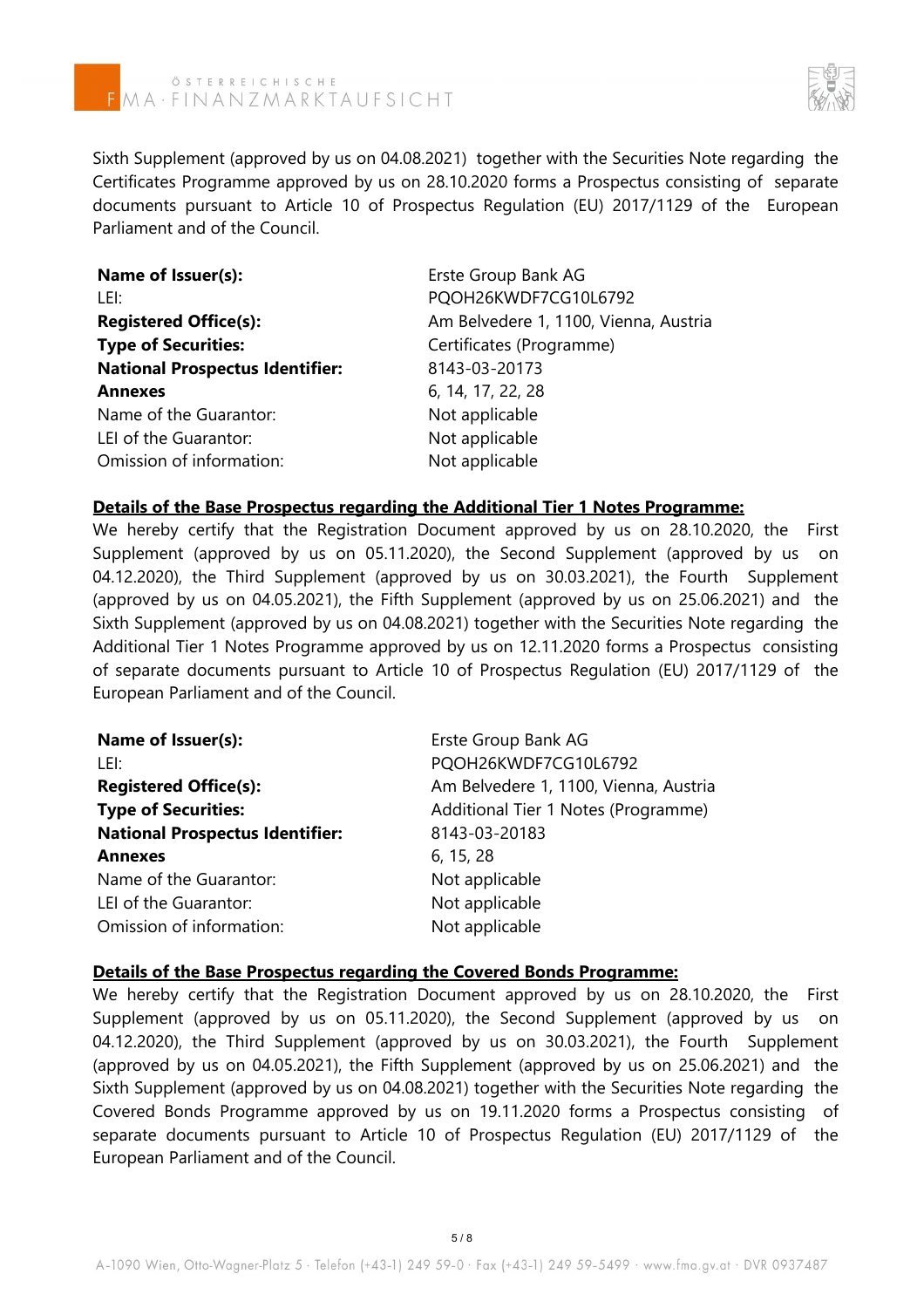

| Name of Issuer(s):                     |  |  |
|----------------------------------------|--|--|
| LEI:                                   |  |  |
| <b>Registered Office(s):</b>           |  |  |
| <b>Type of Securities:</b>             |  |  |
| <b>National Prospectus Identifier:</b> |  |  |
| <b>Annexes</b>                         |  |  |
| Name of the Guarantor:                 |  |  |
| LEI of the Guarantor:                  |  |  |
| Omission of information:               |  |  |

**Erste Group Bank AG** POOH26KWDF7CG10L6792 Am Belvedere 1, 1100, Vienna, Austria **Covered Bonds (Programme) National Prospectus Identifier:** 8143-03-20191 **Annexes** 6, 15, 28 Not applicable Not applicable Not applicable

# **Details of the Base Prospectus regarding the Multi Issuer EMTN Programme:**

We hereby certify that the Registration Document approved by us on 28.10.2020, the First Supplement (approved by us on 05.11.2020), the Second Supplement (approved by us on 04.12.2020), the Third Supplement (approved by us on 30.03.2021), the Fourth Supplement (approved by us on 04.05.2021), the Fifth Supplement (approved by us on 25.06.2021) and the Sixth Supplement (approved by us on 04.08.2021) together with the Securities Note regarding the Multi Issuer EMTN Programme approved by us on 03.12.2020 forms a Prospectus consisting of separate documents pursuant to Article 10 of Prospectus Regulation (EU) 2017/1129 of the European Parliament and of the Council.

| Name of Issuer(s):                     | Erste Group Bank AG                   |
|----------------------------------------|---------------------------------------|
| LEI:                                   | PQOH26KWDF7CG10L6792                  |
| <b>Registered Office(s):</b>           | Am Belvedere 1, 1100, Vienna, Austria |
| <b>Type of Securities:</b>             | Multi Issuer EMTN (Programme)         |
| <b>National Prospectus Identifier:</b> | 8143-03-20197                         |
| <b>Annexes</b>                         | 6, 15, 28                             |
| Name of the Guarantor:                 | Not applicable                        |
| LEI of the Guarantor:                  | Not applicable                        |
| Omission of information:               | Not applicable                        |

## **Details of the Base Prospectus regarding the Structured Notes Programme:**

We hereby certify that the Registration Document approved by us on 28.10.2020, the First Supplement (approved by us on 05.11.2020), the Second Supplement (approved by us on 04.12.2020), the Third Supplement (approved by us on 30.03.2021), the Fourth Supplement (approved by us on 04.05.2021), the Fifth Supplement (approved by us on 25.06.2021) and the Sixth Supplement (approved by us on 04.08.2021) together with the Securities Note regarding the Structured Notes Programme approved by us on 09.12.2020 forms a Prospectus consisting of separate documents pursuant to Article 10 of Prospectus Regulation (EU) 2017/1129 of the European Parliament and of the Council.

| Name of Issuer(s):                     | Erste Group Bank AG                   |
|----------------------------------------|---------------------------------------|
| -LEI:                                  | PQOH26KWDF7CG10L6792                  |
| <b>Registered Office(s):</b>           | Am Belvedere 1, 1100, Vienna, Austria |
| <b>Type of Securities:</b>             | Structured Notes (Programme)          |
| <b>National Prospectus Identifier:</b> | 8143-03-20209                         |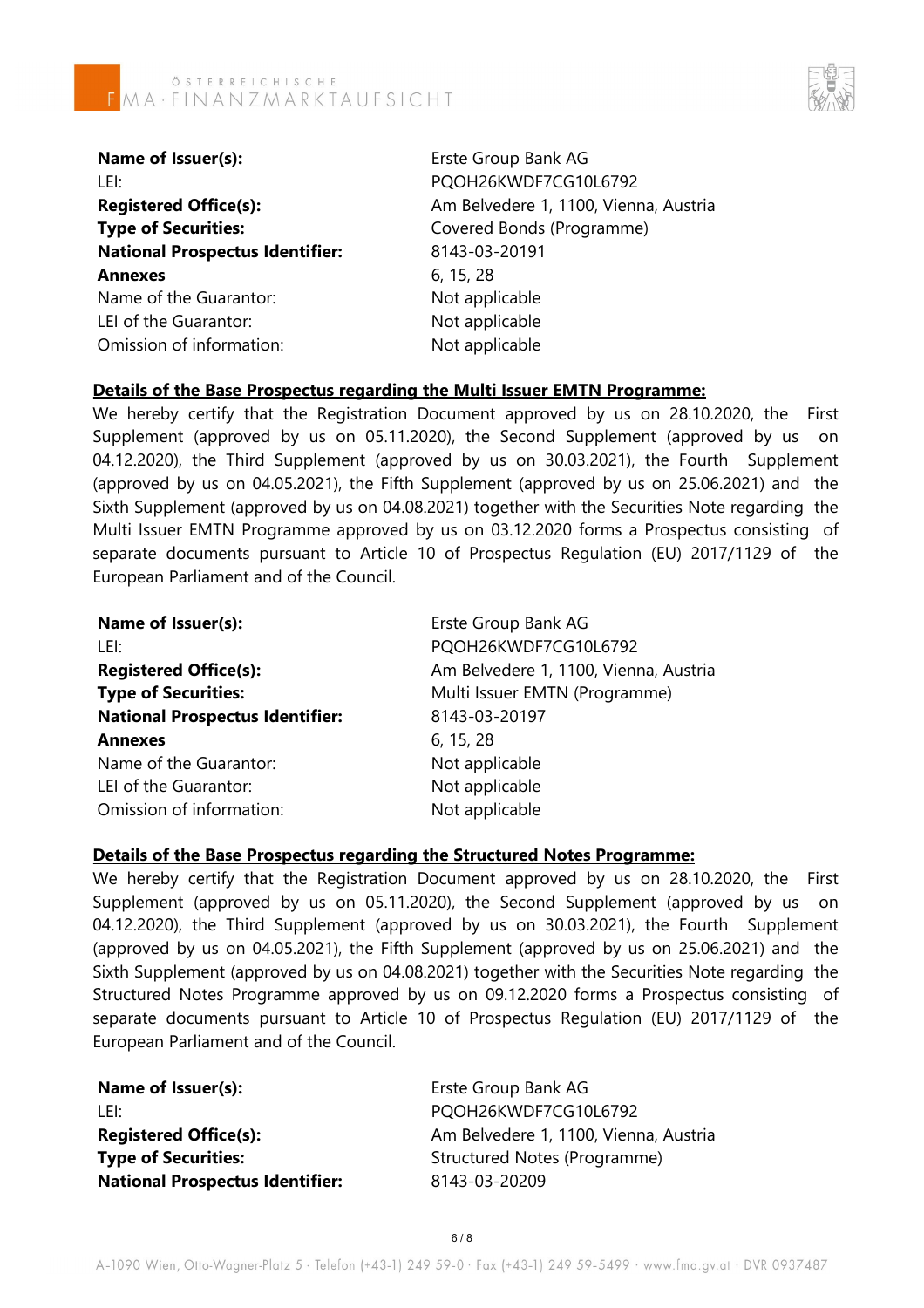



**Annexes** 6, 14, 15, 17, 22, 28 Name of the Guarantor: Not applicable LEI of the Guarantor: Not applicable Omission of information: Not applicable

#### **Details of the Base Prospectus regarding the Debt Issuance Programme**

We hereby certify that the Registration Document approved by us on 28.10.2020, the First Supplement (approved by us on 05.11.2020), the Second Supplement (approved by us on 04.12.2020), the Third Supplement (approved by us on 30.03.2021), the Fourth Supplement (approved by us on 04.05.2021), the Fifth Supplement (approved by us on 25.06.2021) and the Sixth Supplement (approved by us on 04.08.2021) together with the Securities Note regarding the Debt Issuance Programme approved by us on 09.04.2021 forms a Prospectus consisting of separate documents pursuant to Article 10 of Prospectus Regulation (EU) 2017/1129 of the European Parliament and of the Council.

| Name of Issuer(s):                     | Erste Group Bank AG                   |  |
|----------------------------------------|---------------------------------------|--|
| LEI:                                   | PQOH26KWDF7CG10L6792                  |  |
| <b>Registered Office(s):</b>           | Am Belvedere 1, 1100, Vienna, Austria |  |
| <b>Type of Securities:</b>             | Debt Issuance (Programme)             |  |
| <b>National Prospectus Identifier:</b> | 8143-03-20248                         |  |
| <b>Annexes</b>                         | 6, 14, 15, 22, 28                     |  |
| Name of the Guarantor:                 | Not applicable                        |  |
| LEI of the Guarantor:                  | Not applicable                        |  |
| Omission of information:               | Not applicable                        |  |

Yours faithfully,

Financial Market Authority On behalf of the Executive Board

Mag. Susanne Reder MA Mag. Fabio Falchetto Deputy Head of Division

signed electronically

Date: 04.08.2021 Attachments:

## (1) Sixth Supplement as of and approved on 04.08.2021 to the Registration Document of Erste